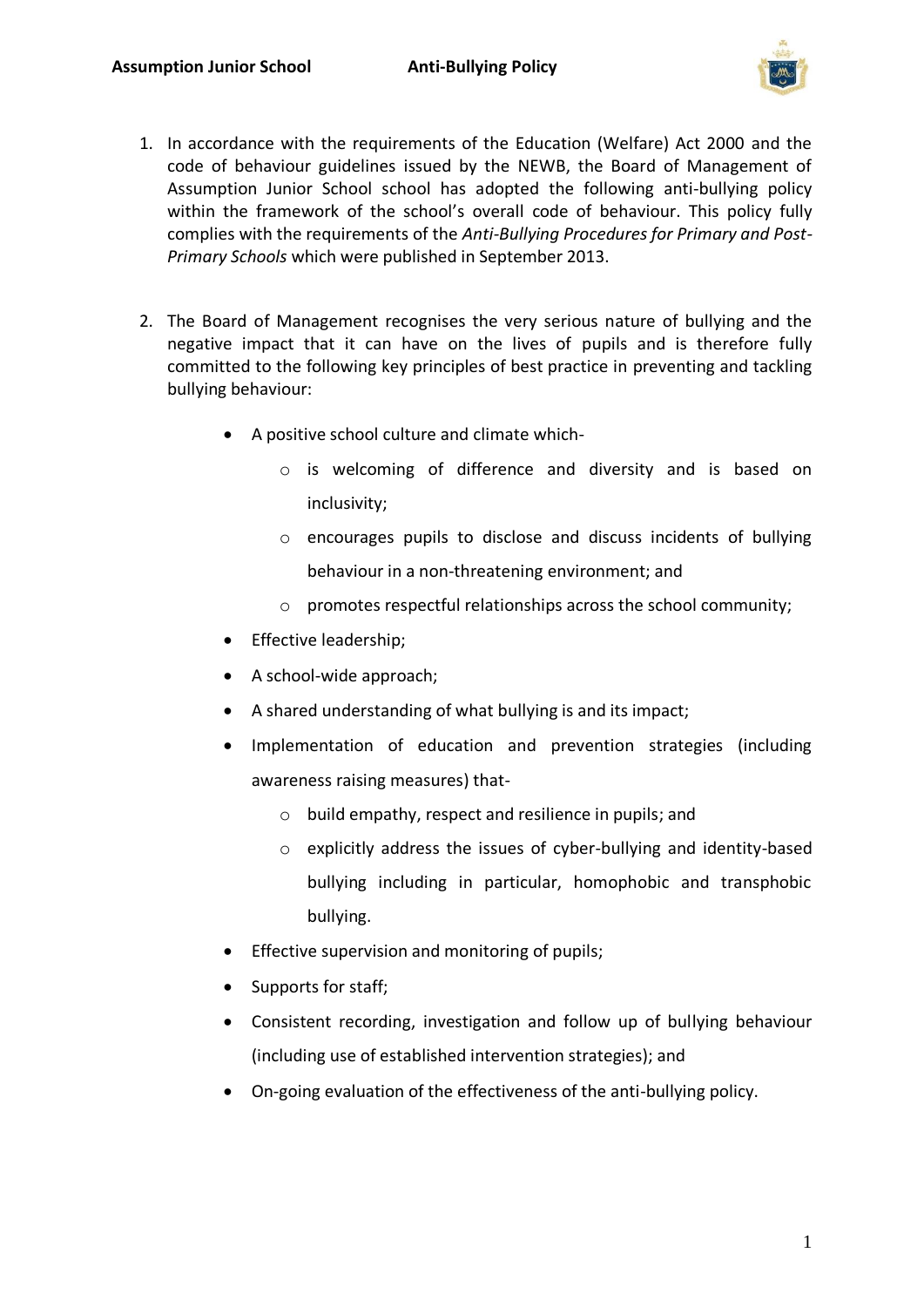

3. In accordance with the *Anti-Bullying Procedures for Primary and Post-Primary Schools* bullying is defined as follows:

Bullying is unwanted negative behaviour, verbal, psychological or physical conducted, by an individual or group against another person (or persons) and which is repeated over time.

The following types of bullying behaviour are included in the definition of bullying:

- deliberate exclusion, malicious gossip and other forms of relational bullying,
- cyber-bullying and
- identity-based bullying such as homophobic bullying, racist bullying, bullying based on a person's membership of the Traveller community and bullying of those with disabilities or special educational needs.

Isolated or once-off incidents of intentional negative behaviour, including a once-off offensive or hurtful text message or other private messaging, do not fall within the definition of bullying and should be dealt with, as appropriate, in accordance with the school's code of behaviour.

However, in the context of this policy, placing a once-off offensive or hurtful public message, image or statement on a social network site or other public forum where that message, image or statement can be viewed and/or repeated by other people will be regarded as bullying behaviour.

Negative behaviour that does not meet this definition of bullying will be dealt with in accordance with the school's code of behaviour.

Additional information on different types of bullying is set out in Section 2 of the *Anti-Bullying Procedures for Primary and Post-Primary Schools*.

4. The relevant teacher(s) for investigating and dealing with bullying is (are) as follows:

The relevant teachers for investigating and dealing with bullying in Assumption Junior School are class teachers, support teachers, Deputy Principal and Principal. Any teacher may act as a relevant teacher if circumstances warrant it.

5. The education and prevention strategies (including strategies specifically aimed at cyber- bullying and identity-based bullying including in particular, homophobic and transphobic bullying) that will be used by the school are as follows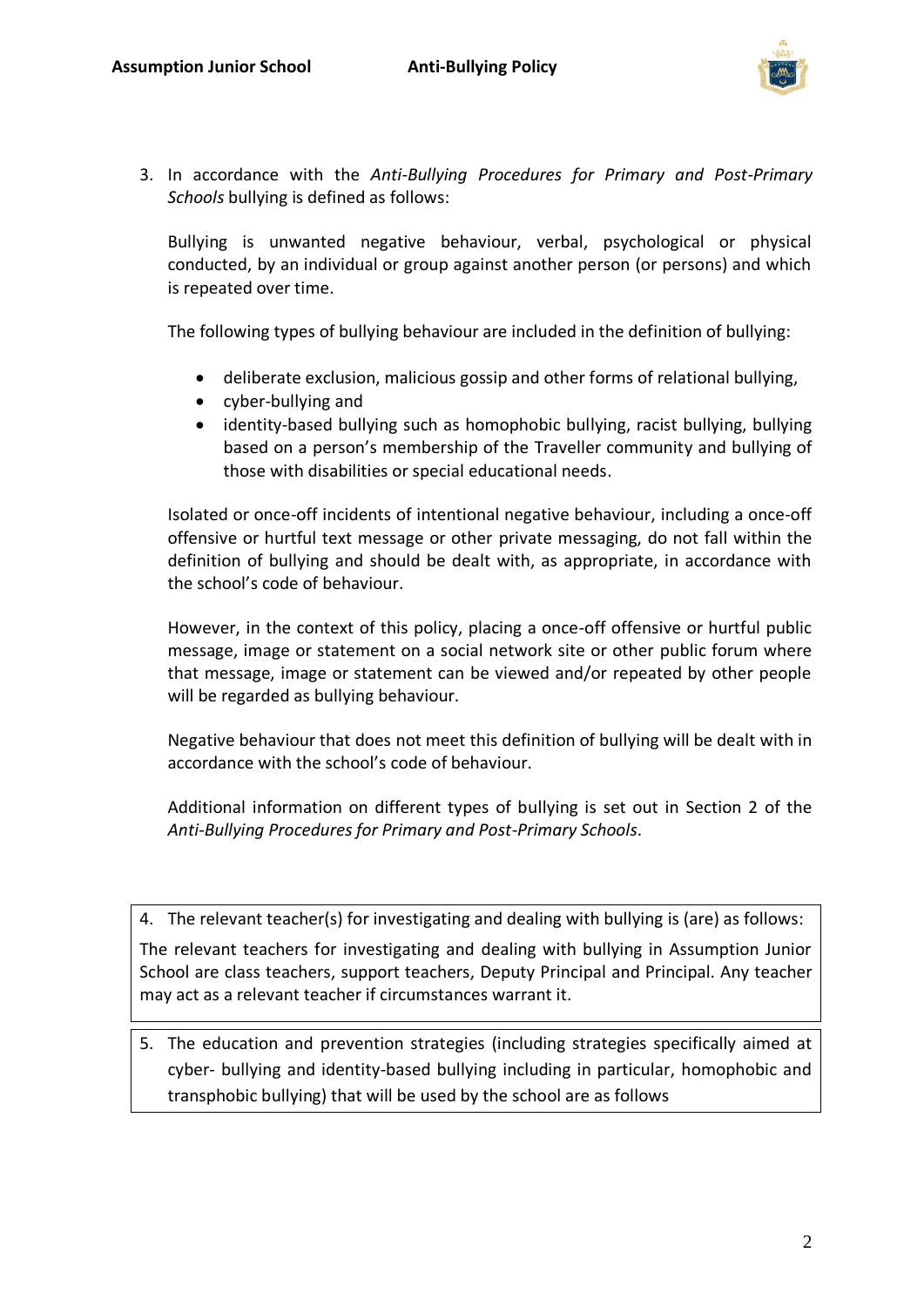

## *Links to the Curriculum*

The school implements the SPHE curriculum, according to our school plan, this includes the teaching of Stay Safe Programmes. This programme is taught in its entirety every second year. The Walk Tall Programme will be used to support the SPHE curriculum

The school will specifically consider the additional needs of SEN pupils with regard to programme implementation and the development of skills and strategies to enable all pupils to respond appropriately.

# *School Community*

Throughout the school huge emphasis is placed on respect for all members of the school community; adults should model the type of behaviours they promote to pupils.

The promotion of the value of diversity to address issues of prejudice and stereotyping and highlight the unacceptability of bullying behaviour.

The fostering and enhancing of the self-esteem of all our pupils through both curricular and extracurricular activities.

Pupils are provided with opportunities to develop a positive sense of self-worth through formal and informal interactions.

Whole staff professional development on bullying to ensure that all staff members develop an awareness of what bullying is, how it impacts on pupils' lives and the need to respond to it-prevention and intervention.

Bullying is discussed at staff meetings.

School wide awareness raising and training on all aspects of bullying, including pupils,

parent(s)/guardian(s) and the wider school community (eg: talks for parents on Stay Safe, Internet Safety/cyberbullying).

Supervision and monitoring of classrooms, corridors, school grounds, school tours and extra- curricular activities.

Non-teaching and ancillary staff are encouraged to be vigilant and report issues to relevant teachers.

Supervision also applies to monitoring pupils' use of communication technology within the school.

No child is allowed to have a personal mobile phone or tablet in school.

Buddy system and other student support activities that can help to support pupils and encourage a culture of peer respect and support.

The school's Anti-Bullying Policy is discussed with pupils and it is available on the school website.

The implementation of regular whole school awareness measures, for example at group assemblies.

Encourage a culture of telling, with particular emphasis on the importance of bystanders. In that way pupils gain confidence in 'telling'. This confidence factor is of vital importance. It is made clear to all pupils that when they report incidents of bullying, they are not considered to be telling tales but are behaving responsibly.

Ensuring that pupils know who to tell and how to tell, e.g.:

- $\triangleright$  Direct approach to teacher at an appropriate time, for example after class.
- $\triangleright$  Hand note in with homework.
- $\triangleright$  Worry box for older children.
- $\triangleright$  Get a parent(s)/guardian(s) or friend to tell on your behalf.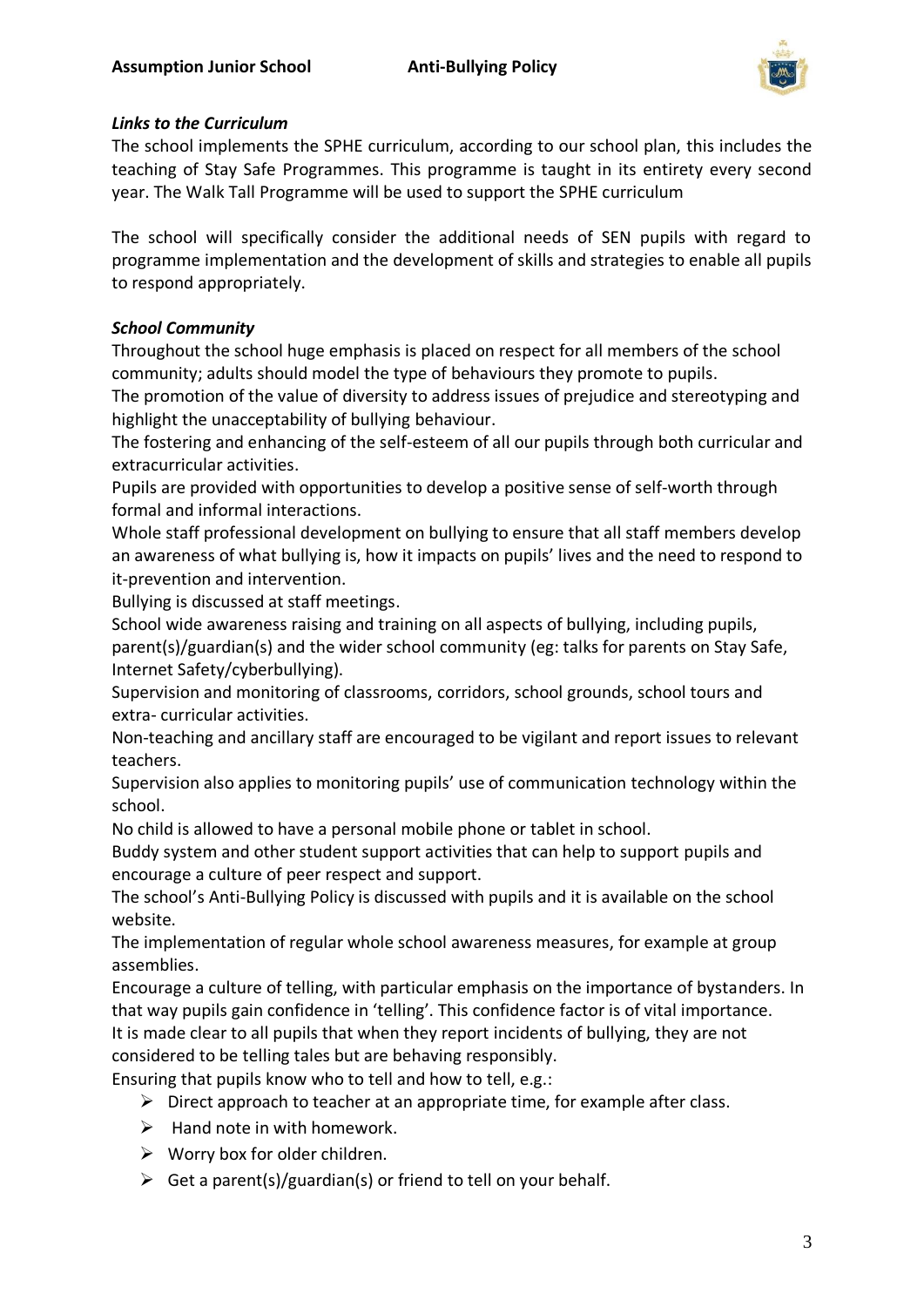

- $\triangleright$  Ensure bystanders understand the importance of telling if they witness or know that bullying is taking place.
- $\triangleright$  All teachers will teach children to recognise bullying behaviour and encourage them to use their voice to say 'no' to such behaviour
- 6. The school's procedures for investigation, follow-up and recording of bullying behaviour and the established intervention strategies used by the school for dealing with cases of bullying behaviour are as follows:

## *Investigation:*

- $\triangleright$  In investigating and dealing with bullying, the (relevant) teacher will exercise his/her professional judgement to determine whether bullying has occurred and how best the situation might be resolved.
- $\triangleright$  Parent(s)/guardian(s) and pupils are required to co-operate with any investigation and assist the school in resolving any issues and restoring, as far as is practicable, the relationships of the parties involved as quickly as possible.
- $\triangleright$  Teachers will take a calm, unemotional problem-solving approach.
- ➢ Where possible incidents will be investigated outside the classroom to ensure the privacy of all involved.
- $\triangleright$  All interviews will be conducted with sensitivity and with due regard to the rights of all pupils concerned. Pupils who are not directly involved can also provide very useful information in this way.
- $\triangleright$  When analysing incidents of bullying behaviour, the relevant teacher will seek answers to questions of what, where, when, who and why. This will be done in a calm manner, setting an example in dealing effectively with conflict in a nonaggressive manner.
- $\triangleright$  Teachers who are investigating bullying behaviour will keep a written record of their discussions with those involved. This record will be maintained on Aladdin with appropriate protection levels applied.
- $\triangleright$  Should a teacher establish that bullying has occurred s/he must use Appendix 3 to record all information (this is available in Aladdin Documents)
- $\triangleright$  If a group is involved, each member should be interviewed individually at first. Thereafter, all those involved should be met as a group. At the group meeting, each member will be asked for his/her account of what happened to ensure that everyone in the group is clear about each other's statements.
- $\triangleright$  It is school policy to request the assistance of another staff member in such investigations.
- $\triangleright$  Each member of a group will be supported through the possible pressures that may face them from the other members of the group after the interview by the teacher;
- $\triangleright$  It may also be helpful to ask those involved to write down their account of the incident(s) (if appropriate).
- $\triangleright$  Where the relevant teacher has determined that a pupil has been engaged in bullying behaviour, it will be made clear to him/her how he/she is in breach of the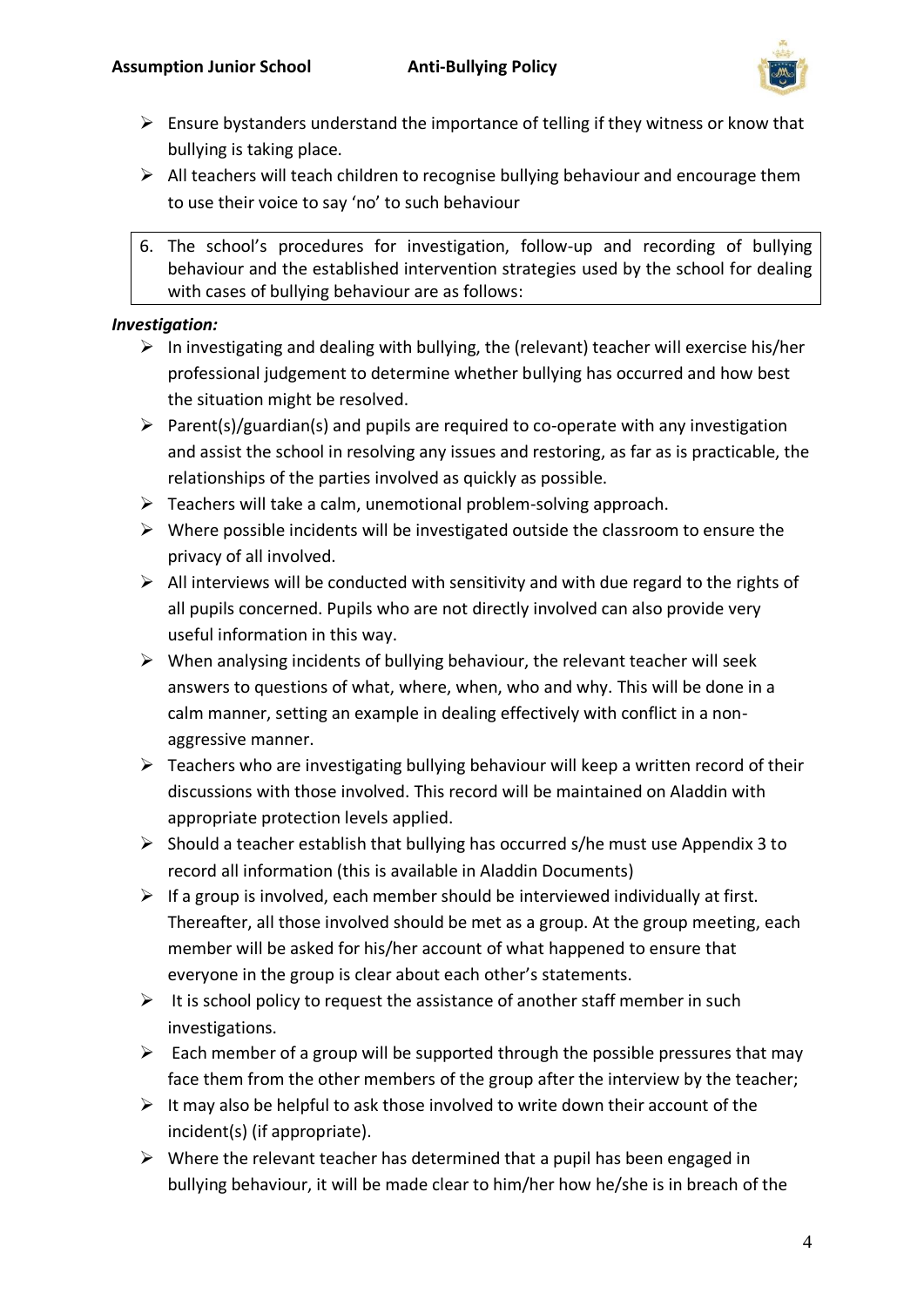

school's Anti-Bullying Policy and efforts will be made to try to get him/her to see the situation from the perspective of the pupil being bullied.

- $\triangleright$  In cases where it has been determined by the relevant teacher that bullying behaviour has occurred, the parent(s)/guardian(s) of the parties involved will be contacted at an early stage to inform them of the matter and explain the actions being taken (by reference to the school policy). The school will give parent(s)/guardian(s) an opportunity to discuss ways in which they can reinforce or support the actions being taken by the school and the supports provided to the pupils.
- $\triangleright$  It must also be made clear to all involved (each set of pupils and parent(s)/guardian(s) that in any situation where disciplinary sanctions are required, this is a private matter between the pupil being disciplined, his or her parent(s)/guardian(s) and the school.

In Assumption Junior School we try to enable those involved to engage in a mediated conversation, the purpose of which is to allow for the victim to have a voice and the perpetrator to understand the consequences of their actions. All staff will be made aware of the importance of this practice.

- $\triangleright$  A verbal warning is given to the perpetrator to stop the offending behaviour. This is done in the presence of the perpetrator's parent(s), the Principal and another teacher. The perpetrator is requested to apologise to the victim in the presence of the Principal and another teacher and to give an assurance that the offending behaviour will stop.
- $\triangleright$  There may be loss of specific privileges which may include the following: exclusion from break/lunchtime play for a specific number of days; parents may be requested to escort their child to and from school (this is in extreme circumstances).
- $\triangleright$  If bullying reoccurs, it may be deemed necessary to have the perpetrator sign a contract of agreement to stop the bullying behaviour. This would also be signed by the parent(s)/ guardian(s) The contract will be monitored regularly by the Principal with the assistance of the class teacher and another member of staff to see that the situation is resolved.
- $\triangleright$  If after the above, the bullying behaviour reoccurs a formal meeting of the perpetrator, his/her parents /guardians, the Principal and Chairperson of the Board of Management will be held, and a formal suspension may occur.

The Principal has the authority to enact an immediate suspension. Alternatively, in certain circumstances he/she may issue a final warning to the perpetrator.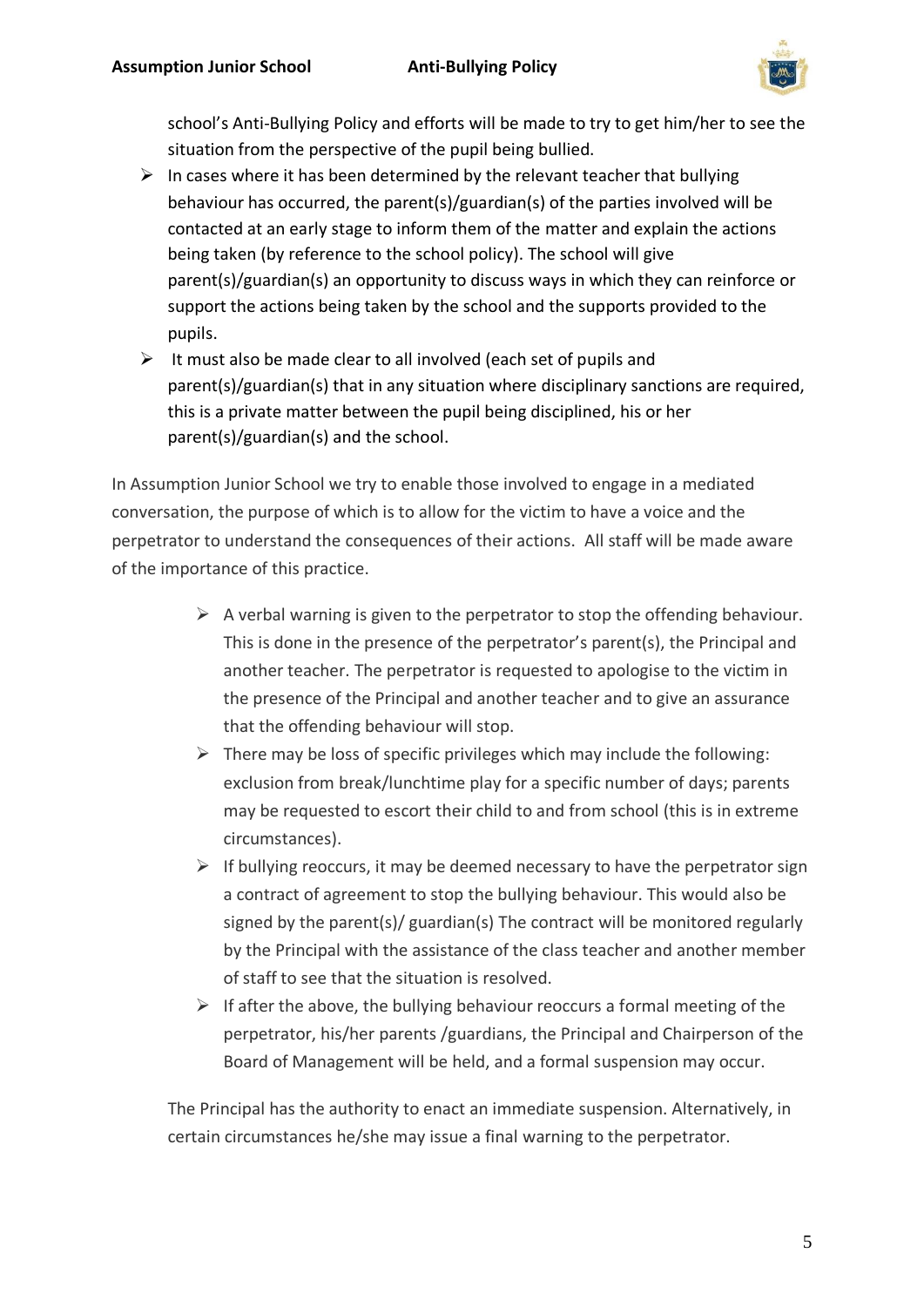

 $\triangleright$  While the school supports parents and pupils in dealing with issues that arise outside of school, parents should be aware that the school is limited in its power to deal fully with issues that arise while the children are not under our care.

# *Follow up:*

In determining whether a bullying case has been adequately and appropriately addressed the relevant teacher must, as part of his/her professional judgement, take the following factors into account:

- $\triangleright$  Has the bullying behaviour has ceased?
- $\triangleright$  Have the issues between the parties have been resolved as far as is practicable?
- $\triangleright$  Have the relationships between the parties have been restored as far as is practicable?
- $\triangleright$  Any feedback received from the parties involved, their parent(s)/guardian(s)s or the school Principal or Deputy Principal

Follow-up meetings with the relevant parties involved should be arranged separately with a view to possibly bringing them together at a later date if this is deemed necessary and if the pupil who has been bullied is ready and agreeable.

Where a parent(s)/guardian(s) is not satisfied that the school has dealt with a bullying case in accordance with these procedures, the parent(s)/guardian(s) will be referred, as appropriate, to the school's complaints procedures.

In the event that a parent(s)/guardian(s) has exhausted the school's complaints procedures and is still not satisfied, the school will advise the parent(s)/guardian(s) of their right to make a complaint to the Ombudsman for Children.

# *Recording:*

## *Informal- pre-determination that bullying has occurred*

- $\triangleright$  All staff keep a written record of any incidents witnessed by them or notified to them. All incidents should be reported to the relevant teacher.
- ➢ While all reports, including anonymous reports of bullying must be investigated and dealt with by the relevant teacher, the relevant teacher must keep a written record of the reports, the actions taken and any discussions with those involved regarding same. The relevant teacher must inform the Principal of all incidents being investigated.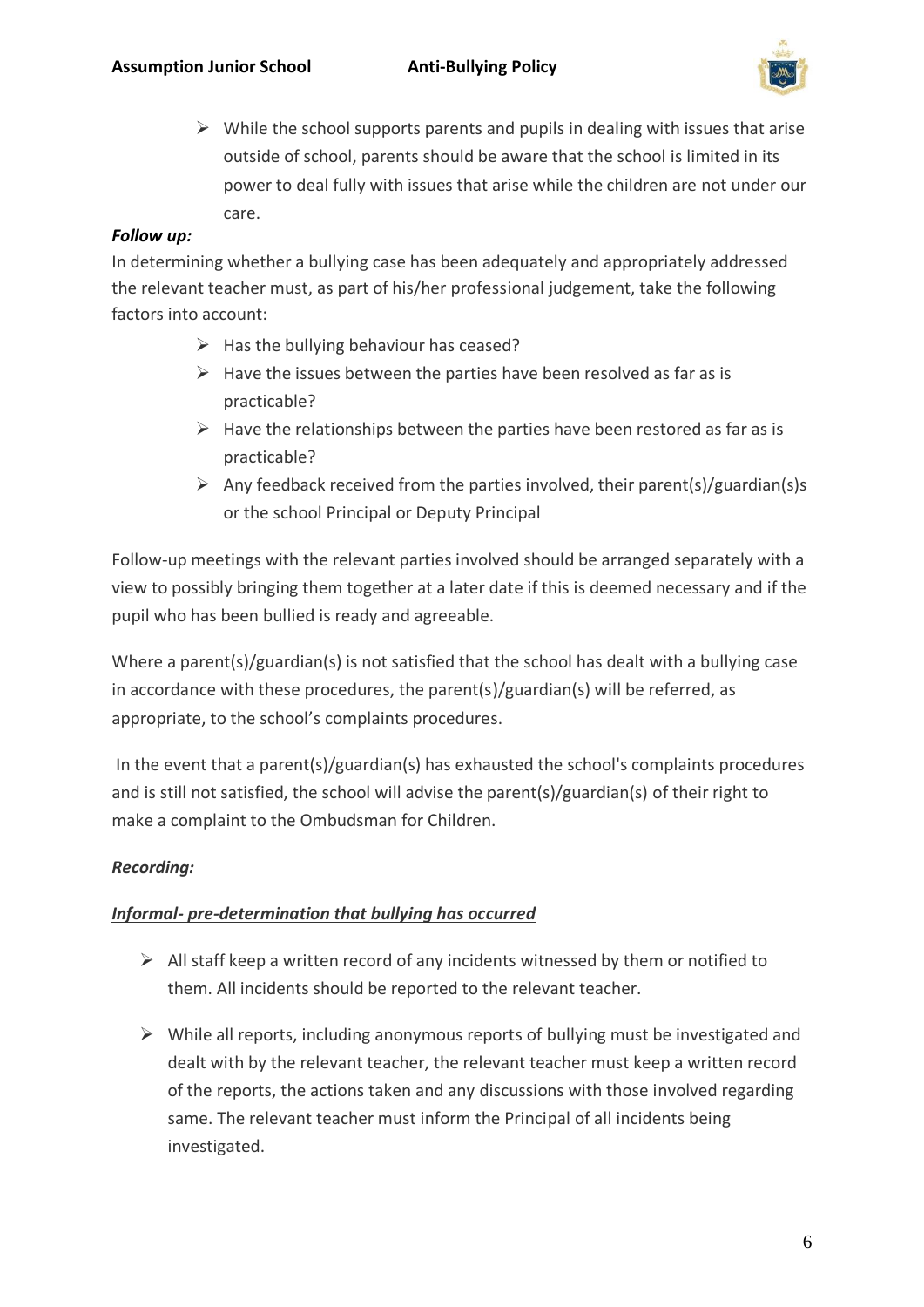

### *Formal Stage 1-determination that bullying has occurred*

 $\triangleright$  If it is established by the relevant teacher that bullying has occurred, the relevant teacher must keep appropriate written records which will assist his/her efforts to resolve the issues and restore, as far as is practicable, the relationships of the parties involved.

## *Formal Stage 2-known as Appendix 3 (From DES Procedures)*

The relevant teacher must use the recording template known as **Appendix 3** to record the bullying behaviour. This template is available in Aladdin Documents. It will be used only in the following circumstances:

- $\triangleright$  In cases where he/she considers that the bullying behaviour has not been adequately and appropriately addressed within 20 school days after he/she has determined that bullying behaviour occurred; and
- $\triangleright$  Where the school has decided as part of its anti-bullying policy that in certain circumstances bullying behaviour must be recorded and reported immediately to the Principal or Deputy Principal as applicable.
- $\triangleright$  When the recording template is completed, it will be retained on Aladdin in line with our Data Protection Policy.
- 7. The school's programme of support for working with pupils affected by bullying is as follows:
- Teacher conversations with pupils.
- Negotiating agreements between pupils and following these up by monitoring progress. This can be on an informal basis or implemented through a more structured mediation process.
- Working with parent(s)/guardian(s)s to support school intervention
- SPHE lessons
- Circle Time and similar strategies in order to address issues.
- Anti-bullying programme (Stay Safe and Walk Tall) and awareness-raising throughout the school year.
- Social skills groups.
- If a pupil requires further support NEPS will be contacted for advice.
- **8. Supervision and Monitoring of Pupils**

The Board of Management confirms that appropriate supervision and monitoring policies and practices are in place to both prevent and deal with bullying behaviour and to facilitate early intervention where possible.